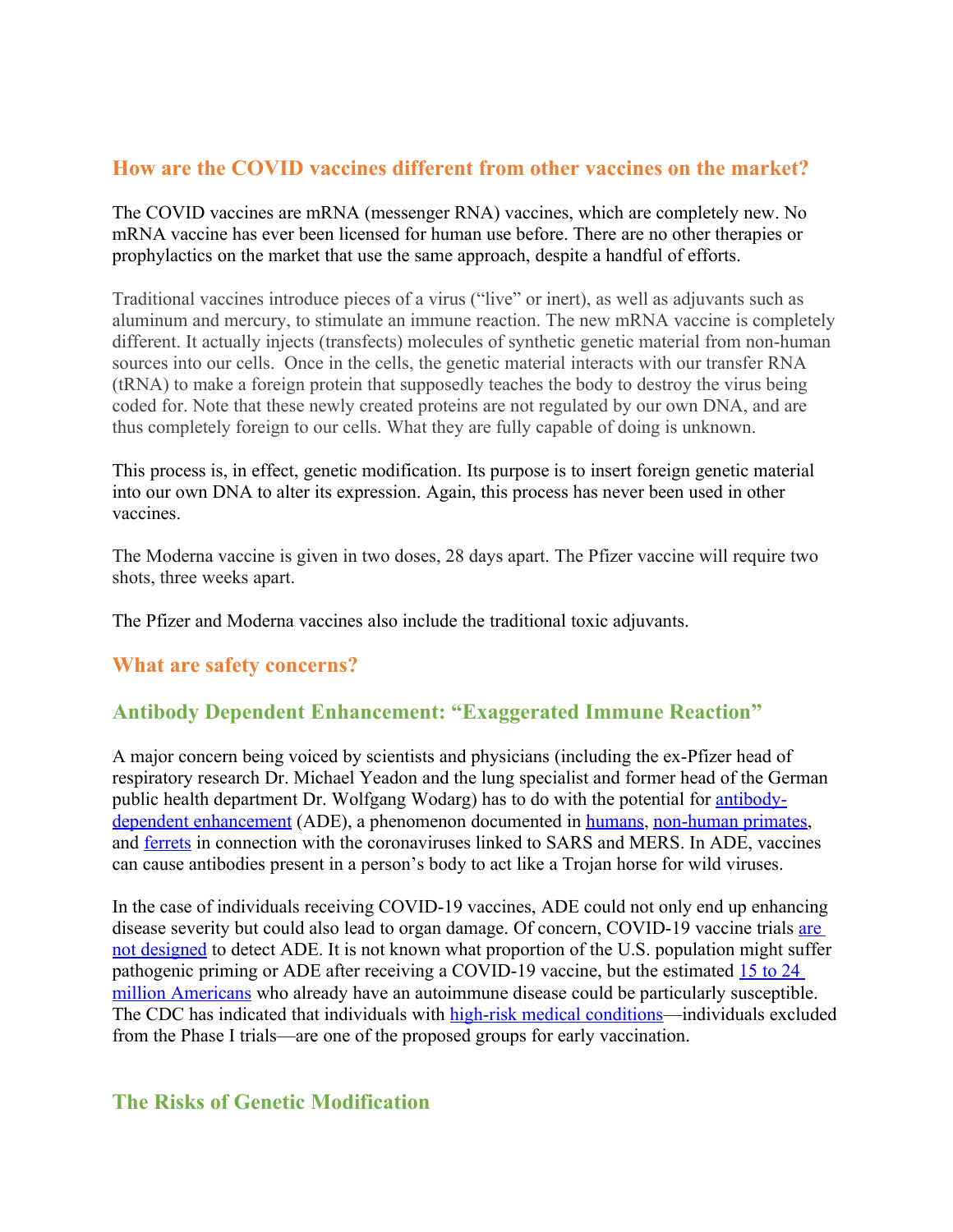The vaccine trials have not ruled out whether the new genetic material they will insert into human bodies are homologous (the same) as other genetic sequences in the body. If homologous sequences are present, the body will be "taught" to attack itself.

If this seems an unlikely occurrence, consider these facts. A **[BLAST](https://off-guardian.org/2020/11/17/covid19-evidence-of-global-fraud/)** search is a way to search the compiled genetic data bank for all human and microbial sequences. A BLAST search for one of the sequences (called the Rd-Rp sequence) being used in the RT/PCR tests (which are being used to diagnose the presence of the coronavirus) reveals that there are 99 human chromosomes with a 100 percent sequence identity match. Another sequence (called the Orf1ab sequence) being used in the PCR test returns 90 with a 100 percent sequence identity match to human chromosomes.

In addition, doing a BLAST search reveals 92 microbes identical to the Or1ab sequence and 100 microbes identical to the RdRp sequence. These sequences are being used in the PCR tests because they are identified as being part of the coronavirus. It's logical to assume that these genetic sequences — as well as others —are in the vaccines as well. The response could be either an acute inflammatory response or, later in life, the development of an autoimmune disease.

(Side note: That the PCR tests are searching for genetic sequences innate in the human body means that the PCR testing for the SARS CoV2 virus has no scientific validity as it is not testing for any sequence that is UNIQUE to any virus. This explains why so many people test positive and have few or no symptoms of illness).

# **Infertility**

The vaccinations are expected to produce antibodies against spike proteins of SARS-CoV-2. However, spike proteins also contain syncytin-homologous proteins, which are essential for the formation of the placenta in mammals such as humans. It has not been ruled out that a vaccine against SARS-CoV-2 could trigger an immune reaction against syncytin-1. Such an immune reaction would cause infertility of indefinite duration in vaccinated women. The trials are too short in duration to assess this outcome, and were not designed to assess this outcome.

#### **PEG**

The mRNA vaccines from Pfizer and Moderna contain polyethylene glycol (PEG). The reason is that the mRNA molecule is vulnerable to destruction. To protect the fragile mRNA strands while they are being inserted into our DNA, they are coated with PEGylated lipid nanoparticles. This coating hides the mRNA from our immune system, which ordinarily would kill any foreign material injected into the body. PEGylated lipid nanoparticles have been used in several drugs for years. Because of their effect on immune system balance, several studies have shown them to induce allergies and autoimmune diseases. Additionally, PEGylated lipid nanoparticles have been shown to trigger their own immune reactions, and to cause damage to the liver.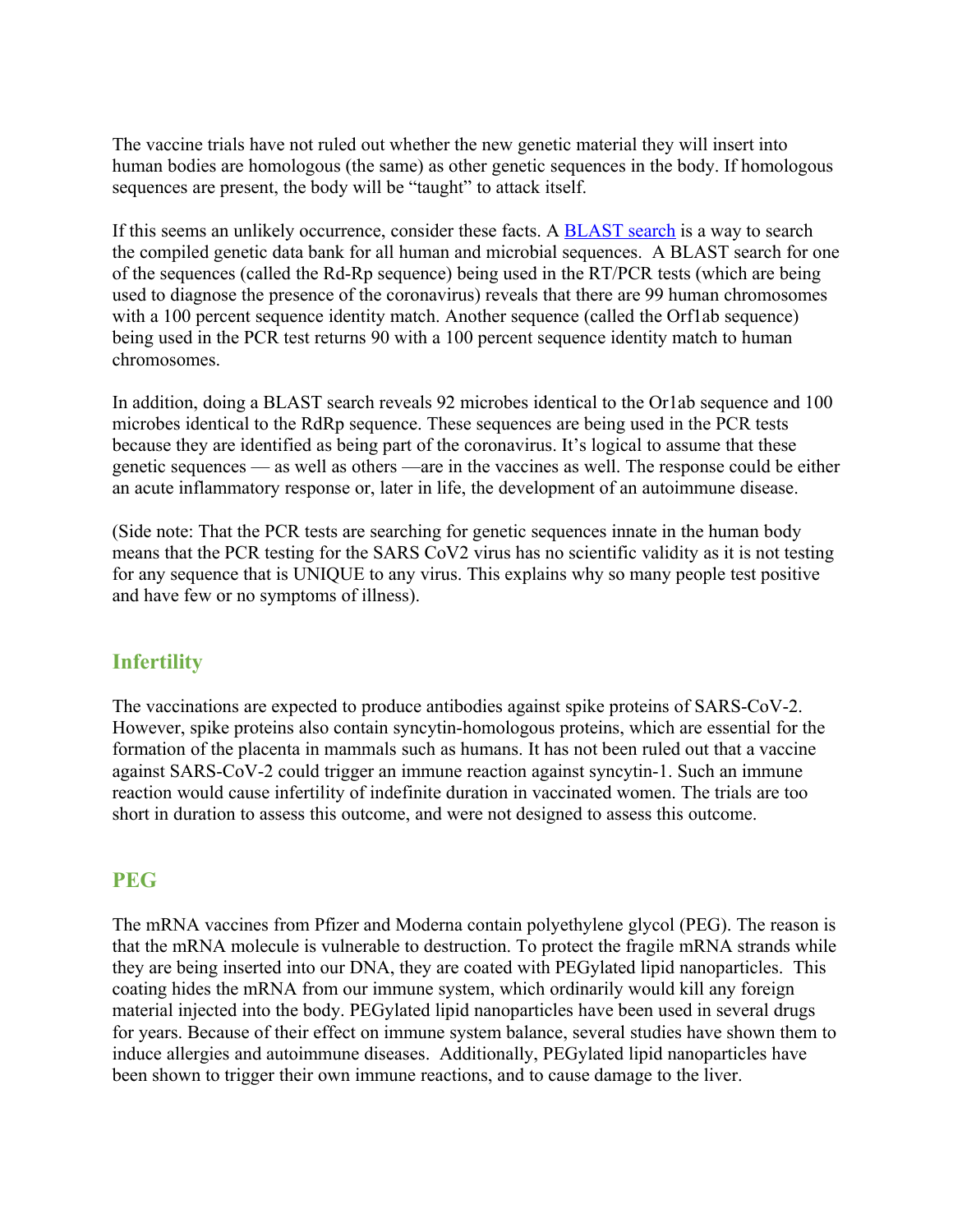PEG is not only a potential [allergen](https://aacijournal.biomedcentral.com/articles/10.1186/s13223-016-0172-7), it is also a suspected [carcinogen](https://pubmed.ncbi.nlm.nih.gov/7212494/). Moderna's 2018 [corporate](https://www.sec.gov/Archives/edgar/data/1682852/000119312518323562/d577473ds1.htm) [prospectus](https://www.sec.gov/Archives/edgar/data/1682852/000119312518323562/d577473ds1.htm) acknowledges that "there can be no assurance that our LNPs (lipid nanoparticles) will not have undesired effects," including reactions that "could lead to significant adverse events."

Media outlets are [reporting](https://www.wsj.com/articles/people-with-severe-allergies-shouldnt-get-covid-19-vaccine-says-u-k-regulator-after-reactions-11607515727?mod=business_minor_pos1) that two individuals who received the Pfizer-BioNTech [COVID-19](https://childrenshealthdefense.org/defender/covid-19-vaccine-news/) mRNA vaccine developed severe anaphylactic reactions following the injection. [Reuters](https://www.reuters.com/article/idUSKBN28J1D1) reported on Dec. 10 that an investigation into the [anaphylactic](https://childrenshealthdefense.org/defender/pfizer-covid-vaccine-allergic-reactions/) reactions has identified PEG as the likely culprit. It was also reported that PEG is not in other types of [vaccines](https://www.reuters.com/article/idUSKBN28J1D1).

According to these news [reports,](https://www.denverpost.com/2020/12/09/pfizer-covid-vaccine-allergic-reactions/) documents published by the two companies showed that people with a history of severe allergic reactions were excluded from the clinical trials. Therefore, this life-threatening adverse safety signal did not appear in their clinical trial safety data.

Although the FDA has labeled PEG as "biologically inert/inactive," investigators are now questioning its **[biocompatibility](https://jpharmsci.org/article/S0022-3549(20)30026-5/pdf)** and warning about PEGylated particles' promotion of tumor growth and adverse immune responses that include "probably underdiagnosed" lifethreatening [anaphylaxis](https://aacijournal.biomedcentral.com/articles/10.1186/s13223-016-0172-7). These undesirable responses have, on occasion, halted clinical trials. As a result, some scientists argue that it is time to develop alternatives to [replace](https://www.mdpi.com/2073-4360/12/2/298/htm) PEG.

American and Dutch researchers [declared](https://www.ncbi.nlm.nih.gov/pmc/articles/PMC4051498/) in 2013:

"[T]he accumulating evidence documenting the detrimental effects of PEG on drug delivery make it imperative that scientists in this field break their dependence on PEGylation."

A 2016 study in Analytical Chemistry [reported](https://pubmed.ncbi.nlm.nih.gov/27804292/) detectable and sometimes high levels of anti-PEG antibodies (including first-line-of-defense IgM antibodies and later stage IgG antibodies) in approximately 72% of contemporary human samples and about 56% of historical specimens from the 1970s through the 1990s. Of the 72% with PEG IgG antibodies, 8% had anti-PEG IgG antibodies > 500ng/ml., which is considered extremely elevated. Extrapolated to the U.S. population of 330 million who may receive this vaccine, 16.6 million may have antibody levels associated with adverse effects.

The researchers confessed that the results were entirely unexpected. The authors concluded that: The population's [increased](https://www.jaci-inpractice.org/article/S2213-2198(19)30591-4/fulltext) exposure to PEG-containing products makes it "natural to assume" that anti-PEG antibodies will continue to be widespread."

**Moderna documents and publications indicate that the company is well aware of safety risks associated with PEG and other aspects of its mRNA technology.** In the corporate [prospectus](https://www.sec.gov/Archives/edgar/data/1682852/000119312518323562/d577473ds1.htm) supporting Moderna's stock market launch in late 2018, the company was frank that its technical approach has numerous risks.

Specifically, Moderna acknowledged the potential for its proprietary lipid nanoparticles (LNPs) and PEG to produce "systemic side effects," given the scientific literature's documentation of these types of side effects for other LNPs. In comments not generally seen by the public, Moderna [stated](https://www.sec.gov/Archives/edgar/data/1682852/000119312518323562/d577473ds1.htm) (p. 33):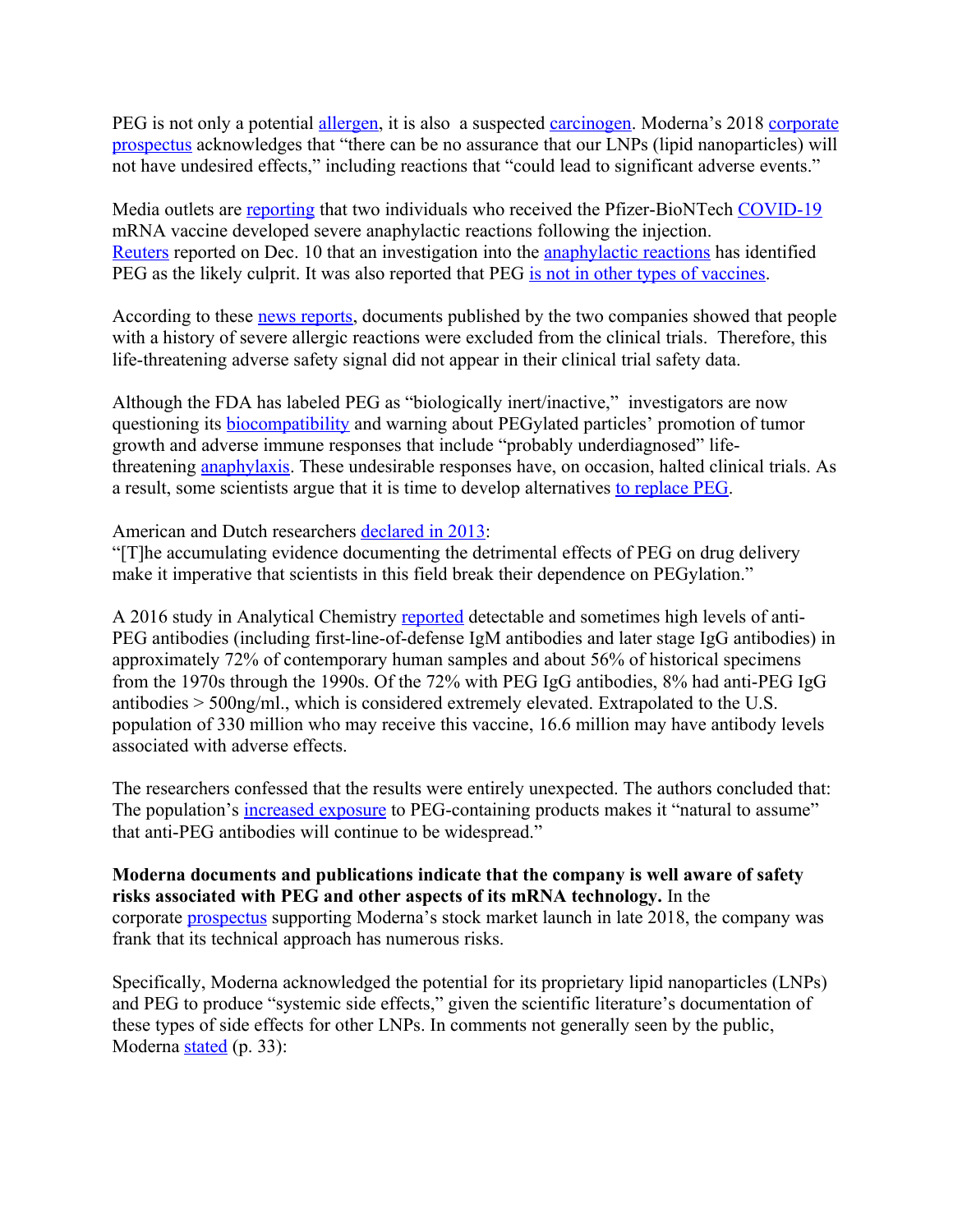*[T]here can be no assurance that our LNPs will not have undesired effects. Our LNPs could contribute, in whole or in part, to one or more of the following: [immune reactions, infusion](https://www.sciencedirect.com/science/article/pii/B978044464081900005X)  [reactions, complement reactions, opsonization reactions, reactions](https://www.sciencedirect.com/science/article/pii/B978044464081900005X), antibody reactions . . . or reactions to the PEG from some lipids or PEG otherwise associated with the LNP. Certain aspects of our investigational medicines may induce immune reactions from either the mRNA or the lipid as well as adverse reactions within liver pathways or degradation of the mRNA or the LNP, any of which could lead to significant adverse events in one or more of our clinical trials.*

Addressing the efficacy side of the equation, a mid-2019 study by authors who "are or have been employees of Moderna, Inc. and receive salary and stock options from Moderna, Inc." further admitted that anti-PEG antibodies "present [significant](https://www.immunohorizons.org/content/3/7/282) challenges to the clinical efficacy of PEGylated therapeutics and will require strategies to overcome [their] effects."

# **Cancer Risk**

The Vaccines and Related Biological Products Advisory Committee (VRBPAC) is the U.S. Food and Drug Administration's (FDA) internal panel that licenses new vaccines as "safe and effective," and that approved the Pfizer vaccine for emergency use.

In a 2012 VRBPAC meeting, panelists voted unanimously to allow use of human **tumor** cells in vaccines. The FDA allows both **[human](https://childrenshealthdefense.org/news/new-data-shows-aborted-fetal-cells-in-vaccines/) fetal cells** and adult human tumor cells in vaccines. Both types have cancer risks. While both Pfizer and [Moderna](https://childrenshealthdefense.org/defender/media-hypes-modernas-covid-vaccine-downplays-risks/) tested their mRNA vaccine using fetal cells, there are no fetal cells, cell debris or DNA in their final products.

However, according to company documents, Johnson and Johnson (Janssen) and Altimmune's COVID vaccines are manufactured in the human fetal cell line PER-C6, and thus the final vaccine products will contain cellular debris and DNA fragments from these cells. Researchers harvested these cell lines from the eyeball of an 18-week-old human fetus aborted in 1985, and then rendered them immortal by making them cancerous.

The [AstraZeneca](https://childrenshealthdefense.org/news/covid-19-vaccine-participant-develops-neurological-symptoms-astrazeneca-pauses-trial/), Cansino, Gamayela, Vaxart, LongComm and Upitt vaccines are manufactured in the human fetal cell line HEK293, and thus the final vaccine products will contain cellular debris and DNA fragments from the fetal HEK-293 cell line. Scientists harvested this cell line from the kidney of a female Dutch fetus legally aborted in 1973 and then immortalized the cells by rendering them cancerous.

According to FDA's "The Pink [Sheet](https://childrenshealthdefense.org/wp-content/uploads/FDA-Pink-Sheets-99.pdf)" dated Nov. 29, 1999, for two decades the agency has been acutely aware of the inherent risks of using immortalized cell lines for vaccine development. The FDA Center for Biologics Evaluation and Research Director Dr. Peter Patriarca explained that continuous cell lines are used for their ability to self-propagate, making them an ideal substrate on which to grow viruses. **"The worst thing we are concerned about is … malignancy, because some of these continuous cells have the potential for growing tumors in laboratory animals."**

Patriarca further conceded that "the technology to make these vaccines actually exceeds the science and technology to understand how these vaccines work and to predict how they will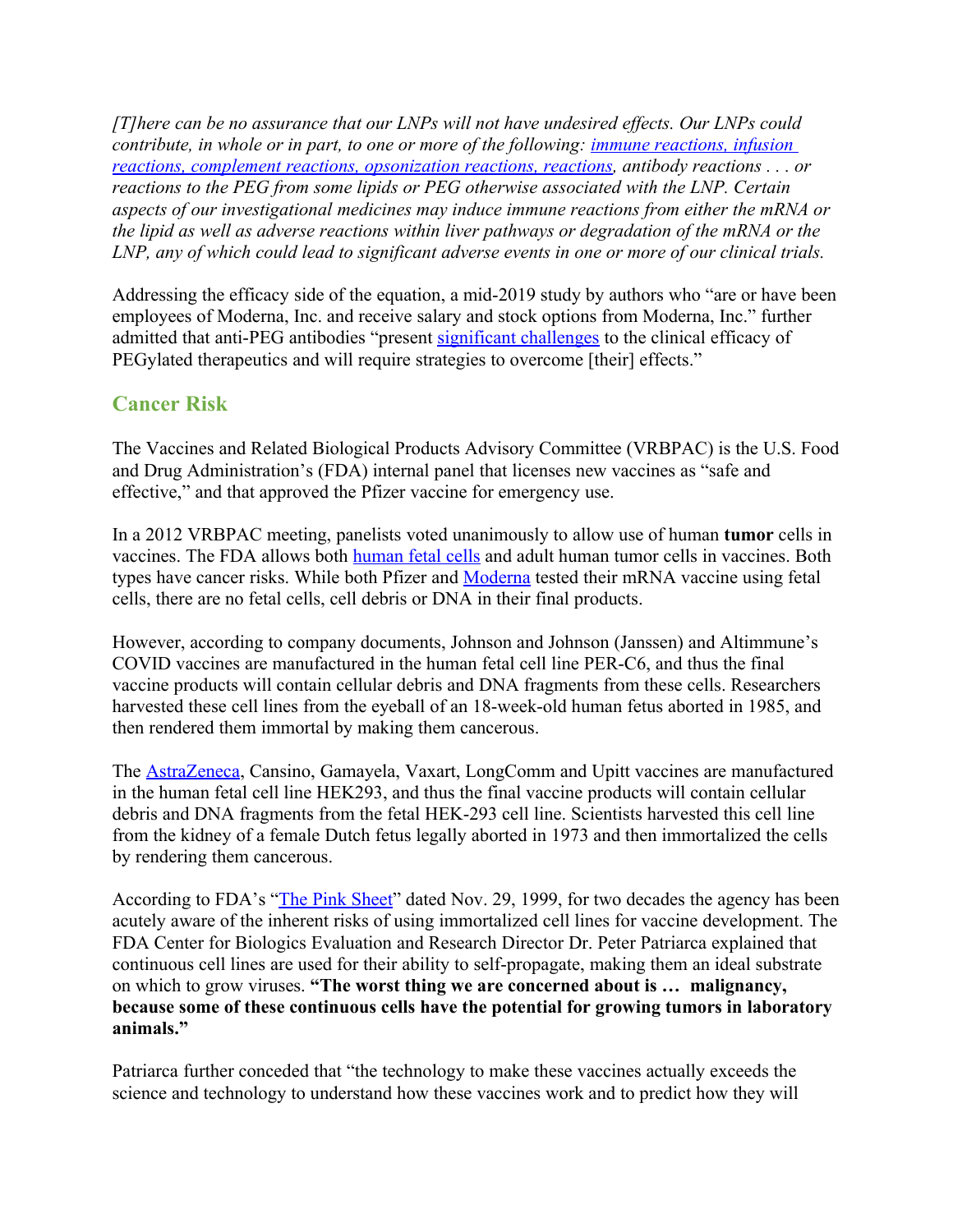work." **This dire "black box" conundrum that Patriarca described in 1999 is even more acute today with the urgent pressure to develop COVID vaccines before manufacturers have tested them in animals or subjected them to long-term safety studies.**

#### **Risk Reduction**

Moderna announced an effectiveness rate of 94.5 percent for its vaccine. How did the company come to that number?

It's called risk reduction. Moderna's trial included 30,000 total participants, so approximately 15,000 participants were in each section of the trial (the vaccine section and the placebo section). Moderna reports that in the "vaccine" arm of the trial, only five people (0.03 percent) got symptoms on Day 14 (Note: The trial was designed only to assess symptoms on Day 14 after receiving the vaccine or the placebo – not whether the vaccine prevented infectivity or transmission.)

In the "placebo" arm, 90 people (0.6 percent) got symptoms on Day 14. Therefore, the actual symptom-reduction benefit of this injected drug is 0.57 percent (0.6 percent minus .03 percent equals .57 percent).

Where did they get the headline of 94.7 percent reduction, passing the magic threshold of 90 percent for fast-track approval? They added five (from five vaccine participants who had symptoms) to 90 (90 placebo participants who had symptoms) to get 95. Ninety is 94.7 percent of 95, so with the magic of risk reduction, we have a successful "vaccine" trial.

Pfizer's effectiveness rate was reported as both 90 percent and 95 percent. These numbers were calculated in the same way at Moderna's number. Astonishingly, all drugs' effective rates are calculated in this way, rather than in absolute numbers. Again, the absolute number for the Moderna trial indicates that the experimental vaccine — subjected to no long-term studies was only .57 percent more effective than the placebo at reducing or preventing symptoms of illness at Day 14 after injection. It's unclear whether the symptoms that were reported had anything to do with COVID or with side-effects of the vaccine.

### **About the Trials**

The [studies](https://www.bmj.com/content/371/bmj.m4037) are *not* designed to detect a reduction in outcomes such as severe illness, hospitalization or death. For individuals who develop severe symptoms, the vaccine is not a remedy.

Participants in every Covid-19 vaccine trial have reported adverse [reactions](https://www.nejm.org/doi/full/10.1056/NEJMoa2022483.) including high fever, chills, muscle pains and headaches. Some have even reported severe [reactions](https://www.scientificamerican.com/article/nih-very-concerned-about-serious-side-effect-in-coronavirus-vaccine-trial/) that required [hospitalization](https://childrenshealthdefense.org/defender/covid-vaccine-candidates-safety-concerns/?itm_term=home) and invasive treatment. According to the FDA, potential long-term effects may include Guillain-Barré syndrome, brain swelling, muscle weakness and paralysis, convulsions and seizures, stroke, narcolepsy, shock, heart attack, autoimmune disease, arthritis and joint pain, multisystem inflammatory syndrome in children, and [death](https://www.greenmedinfo.com/blog/covid-19-vaccine-bombshell-fda-documents-reveal-death-21-serious-conditions-possi1). Again, some UK health [workers](https://www.cbsnews.com/amp/news/covid-vaccine-pfizer-shot-uk-warning-people-with-history-of-significant-allergic-reactions/#app) have experienced anaphylactic shock after receiving one dose of the approved vaccine.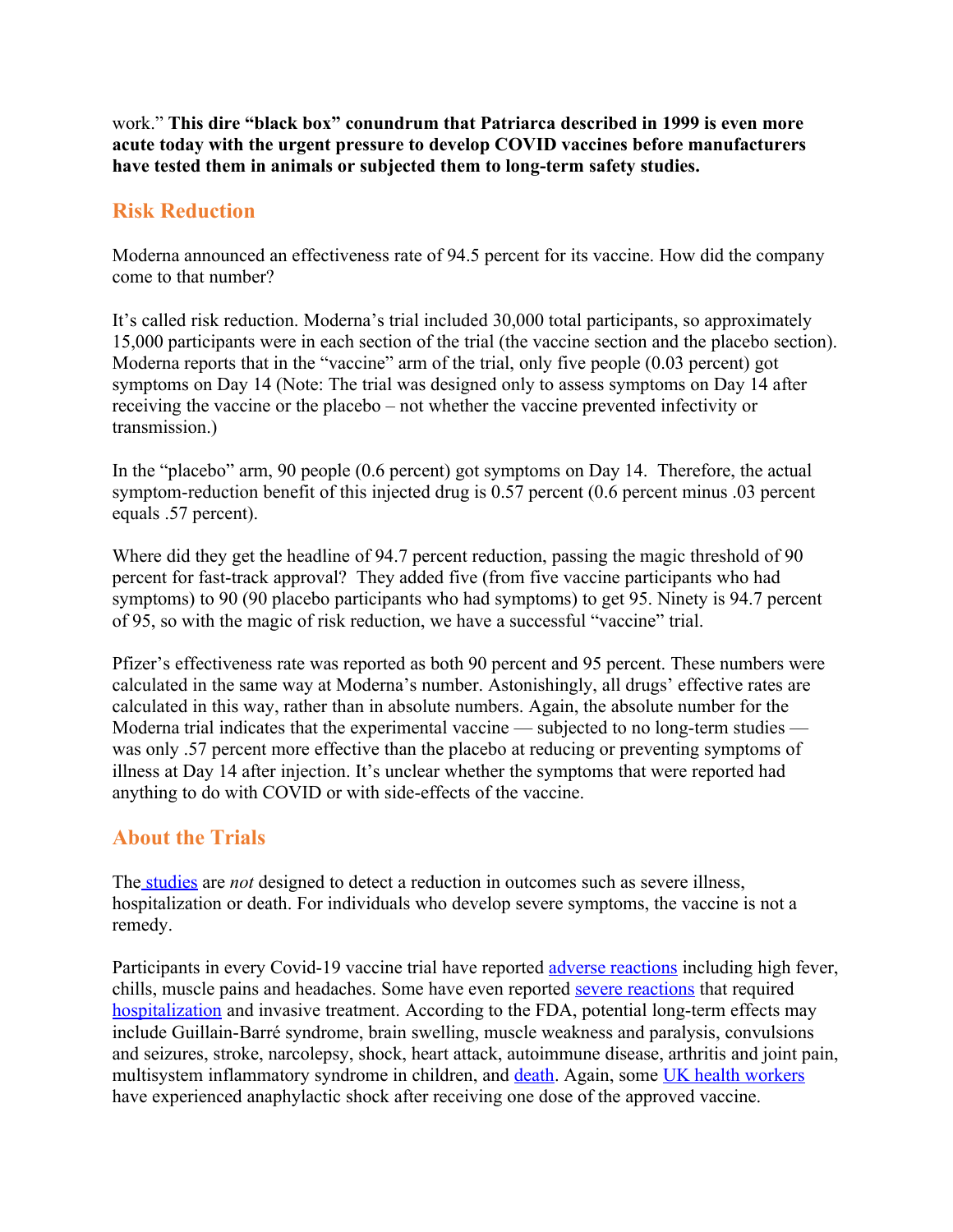The vaccines aren't designed to prevent COVID. An FDA Pfizer briefing [paper](https://www.fda.giv/media/144245/download) published December 10, 2020, revealed 43 percent more suspected cases of Covid-19 in the vaccinated group than in the placebo group within seven days of vaccination. They will also not end restrictions. Dr. Anthony Fauci of the National Institutes of Health acknowledges that the vaccines may prevent symptoms but will not block [spread](https://finance.yahoo.com/news/fauci-vaccines-will-only-prevent-symptoms-not-block-the-virus-195051568.html) of the virus, so vaccine recipients will still need to wear masks, practice social distancing and avoid crowds.

Given these issues, is the vaccine even necessary? According to the CDC's current best [estimate,](https://www.cdc.gov/coronavirus/2019-ncov/hcp/planning-scenarios.html) the "infection fatality rate" (IFR) for Covid-19 is less than 1 percent for people age 69 and younger, including a .003 percent IFR for children and adolescents.

## **Vaccine Makers Can't Be Held Liable for Injuries or Death**

The National Childhood Vaccine Injury Act (NCVIA) of 1986 was signed into law by United States President Ronald [Reagan](https://en.wikipedia.org/wiki/Ronald_Reagan) as part of a larger health bill on November 14, 1986. NCVIA's purpose was to eliminate the potential financial liability of [vaccine](https://en.wikipedia.org/wiki/Vaccine_injury) manufacturers due to vaccine [injury](https://en.wikipedia.org/wiki/Vaccine_injury) claims to ensure a stable market supply of vaccines. By 1985, vaccine makers were having trouble getting insurance coverage because of risks associated with the DPT vaccine, so they appealed to Congress for help. This act is the result. Therefore, if you or anyone you know is injured or killed by the vaccine, you or they or family members can't sue the manufacturer.

# **No Long-Term Safety Studies**

Absolutely no long-term safety studies have been conducted on any of these vaccines. The following numbers come from the FDA's Vaccines and Related Biological Products Advisory Committee in its meeting on Dec. 10 to review the Pfizer vaccine:

Less than 2.1 percent of the safety study cohort had been followed for more than three months as of the Nov. 14 cutoff date. This is inadequate to determine any long-term effects of the vaccine. If the manufacturers allow vaccination of the placebo group after six months, longer follow up of the early cohorts will be lost.

Only 2.1 percent and 1.8 percent of the study cohort included patients 75 years old and older with pre-existing medical conditions, for the vaccinated and the placebo groups, respectively. There were only 41 total African Americans older than 75 in both arms of the Pfizer vaccine study. These are insufficient samples on which to base broad recommendations for these very important and vulnerable segments of the population.

Even pro-vaccine doctors are expressing serious doubts:

In November 2020, Dr. Peter Jay Hotez said of the new mRNA vaccines: "I worry about innovation at the expense of practicality because they [the mRNA vaccines] are weighted toward technology platforms that have never made it to licensure before."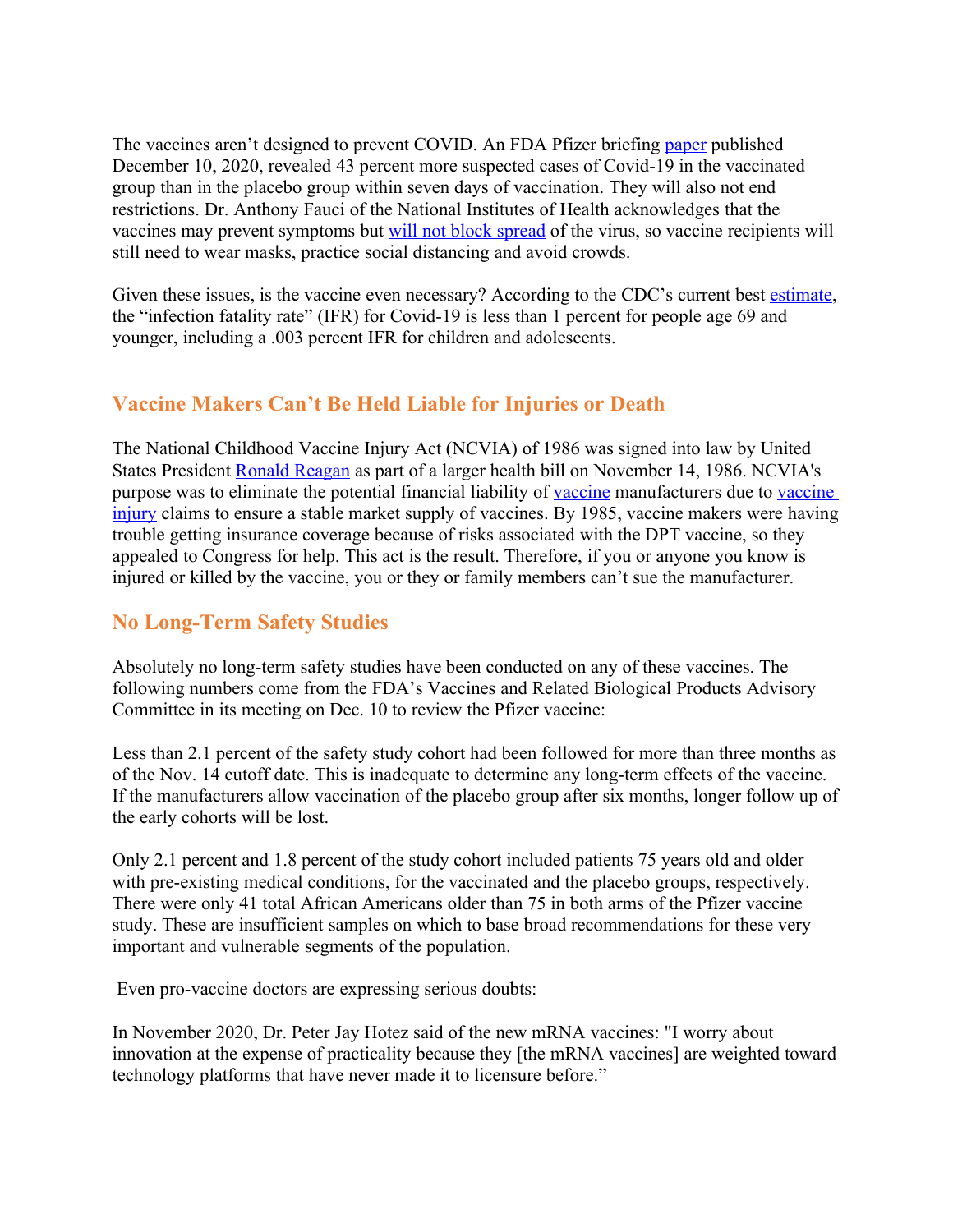Hotez is a major proponent of vaccines and is a Professor of Pediatrics and Molecular Virology & Microbiology at Baylor College of Medicine, where he is also Director of the Texas Children's Hospital Center for Vaccine Development.

Michal Linial, PhD is a Professor of Biochemistry. Because of her research and forecasts on COVID-19, Dr. Linial has been widely quoted in the media. She recently stated, "I won't be taking it [the mRNA vaccine] immediately – probably not for at least the coming year. We have to wait and see whether it really works. We will have a safety profile for only a certain number of months, so if there is a long-term effect after two years, we cannot know." (Is "two years" really sufficient time to assess a "long-term effect"?)

It's also worth noting that Moderna's preliminary safety data suggested that patients in the mRNA-1273 trial were more likely to experience systemic adverse events -- clinical-trial lingo for "difficult side effects" -- after a second dose of the vaccine. Again, vaccine-trial candidates are screened for any chronic health issues, such as asthma, allergies, autoimmune diseases they are the healthiest people in the population at large. How will people who do have chronic issues, even mild ones such as allergies, respond to these vaccines?

# **Moderna and Pfizer History**

Moderna has never successfully produced a medicine of any kind. Established in 2010, it has never brought a product to market, nor gotten any of its nine or so vaccine candidates approved for use by the FDA. It has also never brought a product to the third and final phase of a clinical trial. Moderna's scientific approach to vaccine development has never been successfully implemented in humans.

The company's insiders have made high-profile exits from their stock positions. The CEO, chief financial officer, chief technical officer, president, and chief medical officer of Moderna have sold tens of [millions](https://www.fool.com/investing/2020/05/27/why-you-shouldnt-worry-about-modernas-recent-insid.aspx) of dollars of the company's stock over the last five months in a slew of pre-planned trades. Could this be a sign they don't have confidence that the company's future stock price will be higher than what it is now?

Pfizer was ordered to pay **the largest health care fraud settlement in history** in 2009. The company had to pay \$2.3 billion to resolve criminal and civil allegations that the company illegally promoted uses of four of its drugs, including the painkiller Bextra, according to the U.S. Department of Justice. At the FDA's request, Pfizer pulled Bextra off the market in April 2005 because its risks, including a rare, sometimes fatal, skin reaction, outweighed its benefits.

### **The FDA**

We would all like to trust that governmental agencies act with integrity and transparency. We would especially hope that the FDA, entrusted to examine and review pharmaceutical products, has the highest standards of integrity. However, over time, such agencies – including and especially the FDA – have acted in ways that do not engender trust. A whole separate paper could be written on the dangerous drugs they approved that had to be recalled. Here are sample quotes from people who have insider experience with the FDA.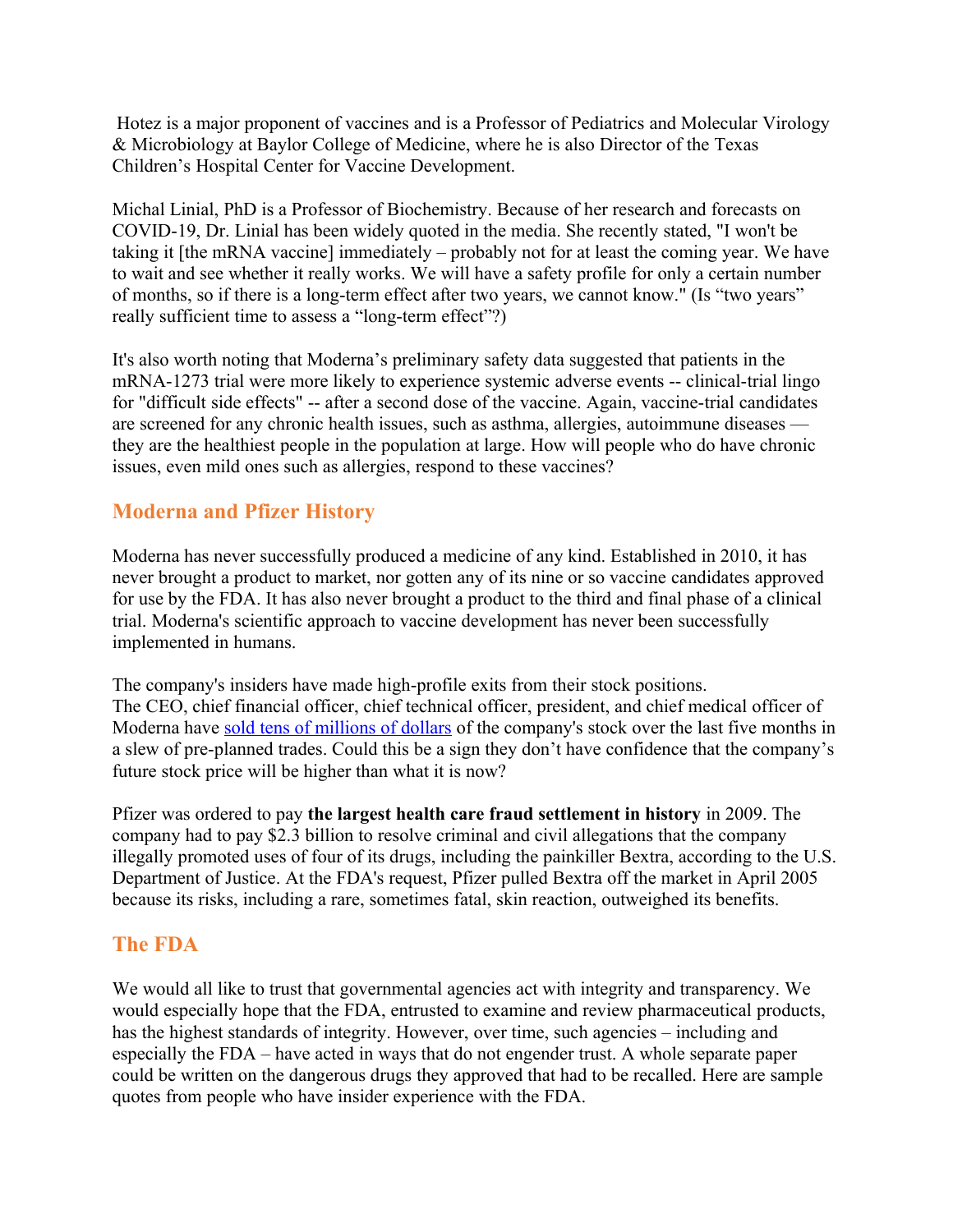*"If the American people knew some of the things that went on at the FDA, they'd never take anything but Bayer aspirin." — Len Lutwalk, FDA scientist*

*"The FDA, by spinelessly knuckling under to every whim of the drug companies, has thrown away its high reputation, and in doing so, forfeited our trust." — Drummond Rennie, deputy editor of the Journal of American Medical Association*

*"[The] honest employee fears the dishonest employee. There is also irrefutable evidence that managers at CDER (Center for Drug Evaluation and Research of the FDA) have placed the nation at risk by corrupting the evaluation of drugs and by interfering with our ability to ensure the safety and efficacy of drugs. While I was at FDA, drug reviewers were clearly told not to question drug companies and that our job was to approve drugs … If we asked questions that could delay or prevent a drug's approval — which of course was our job as drug reviewers management would reprimand us, reassign us, hold secret meetings about us or worse … When you are able to dig in, if you found issues that would make you turn down a drug, you could be pressured to reverse your decision, or the review would then be handed off to someone who would simply copy and paste whatever claims the company made in the summary document … I believe I also have documentation of falsification of documents, fraud, perjury and widespread racketeering, including witnesses tampering and witness retaliation." — Ronald Kavanagh, Ph.D., pharmacist who reviewed medications for the FDA from 1998 to 2008*

## **FDA Plans to Monitor COVID Vaccine Injuries**

The FDA is formulating its surveillance methodologies for tracking injuries from the COVID vaccines. The following list of possible "Adverse Event Outcomes" from the vaccines is from a [presentation](https://www.youtube.com/watch?v=qv73lxXq09k&feature=emb_rel_pause) that's on the FDA website.

In addition, CNBC [reports](https://www.cnbc.com/2020/12/15/fda-staff-recommends-watching-for-bells-palsy-in-moderna-and-pfizer-vaccine-recipients.html) that the FDA's staff recommends monitoring people who get either the Pfizer or Moderna vaccines for possible cases of Bell's palsy, saying it's not necessarily a side effect but worth watching out for after a handful of trial participants got the condition, which causes half the face to droop.

Please note: **One of the other "adverse outcomes" they'll be tracking is death.**